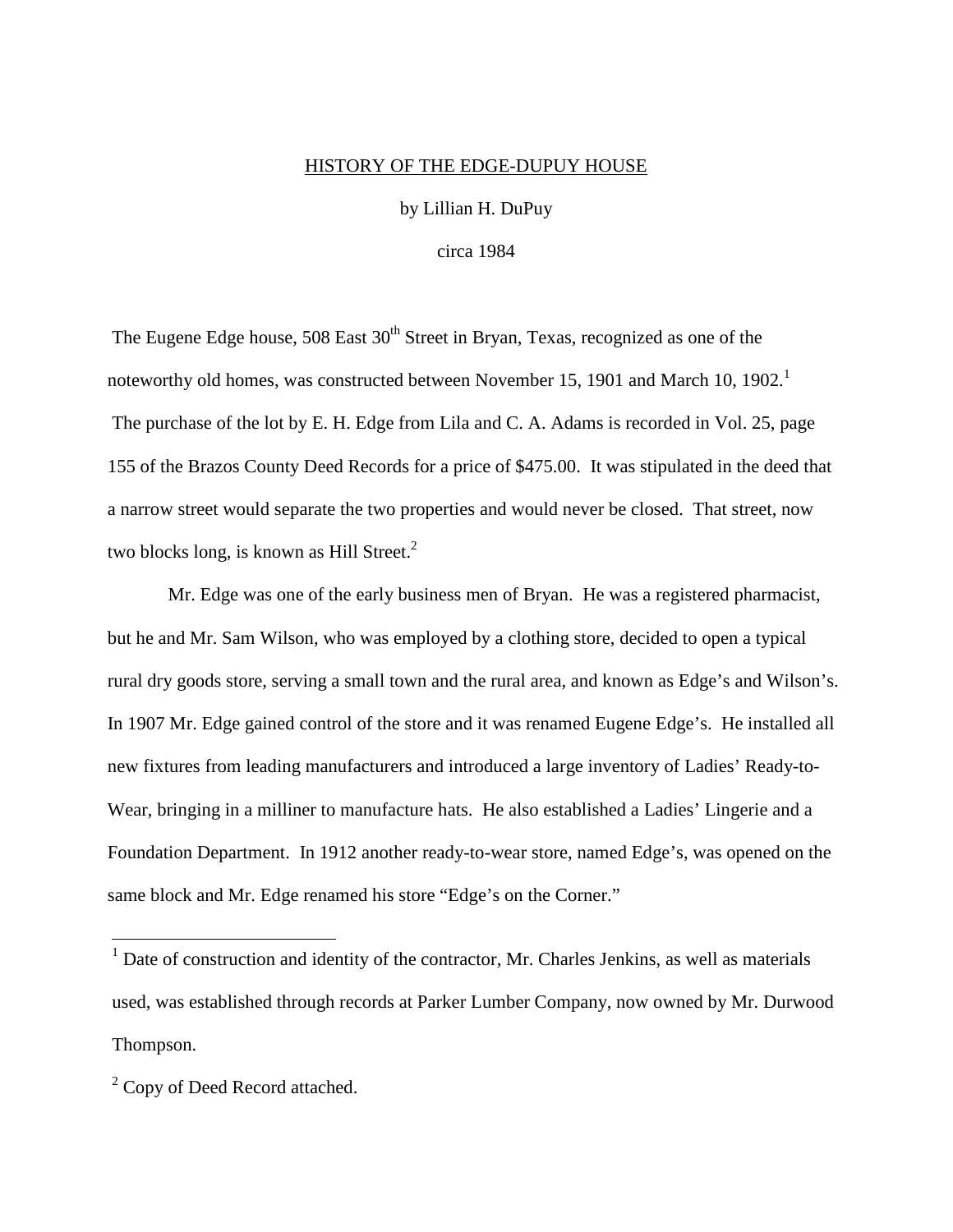In 1932 Mr. Edge took his son, Charles H. Edge, in as a partner and enlarged the women's-wear area. He renamed the store "Eugene Edge and Son," remodeled the building and installed new fixtures. Also, at this time, he installed a Revolving Charge Account, the first home-owned store to do this. $3$  The store prospered.

 Mr. Edge took semi-retirement in the early forties, and the operation of the firm passed to his son, Charles H. Edge. However, Charles H. Edge entered the Navy in June 1942, forcing his father back into the business for the next four years. Mr. Edge died in February 1954 and the operation was carried on as a single unit until 1958, when Eugene Edge III came into the business as a partner. In 1957 the store was closed for four months for a complete renovation. Although the store's volume increased immediately, reaching 50% by 1961, Eugene Edge III withdrew to further his college education and entered the teaching profession at the college level.

 In 1961 Irvin A. Carroll was employed as Manager and purchased the business in 1971. In August 1981 he sold it to two couples, Diane and Carroll Sandel and Danny and Sherry Robertson. It continues to go by the name of "Edge's" and is a thriving and successful business.

 The home has eleven rooms, including the lower and upper halls, and has two bathrooms. Mr. Charles E. Jenkins, a prominent builder in Bryan at the time, planned the Victorian house and supervised the construction. Wrap-around galleries at both the first and second stories are the only ones remaining in Bryan. They extend for 30 feet, from the front entrance to the projection of the dining room. Everything was planned quite meticulously by Mr. Jenkins.

<sup>&</sup>lt;sup>3</sup> Information regarding the Edge business received from Charles H. Edge.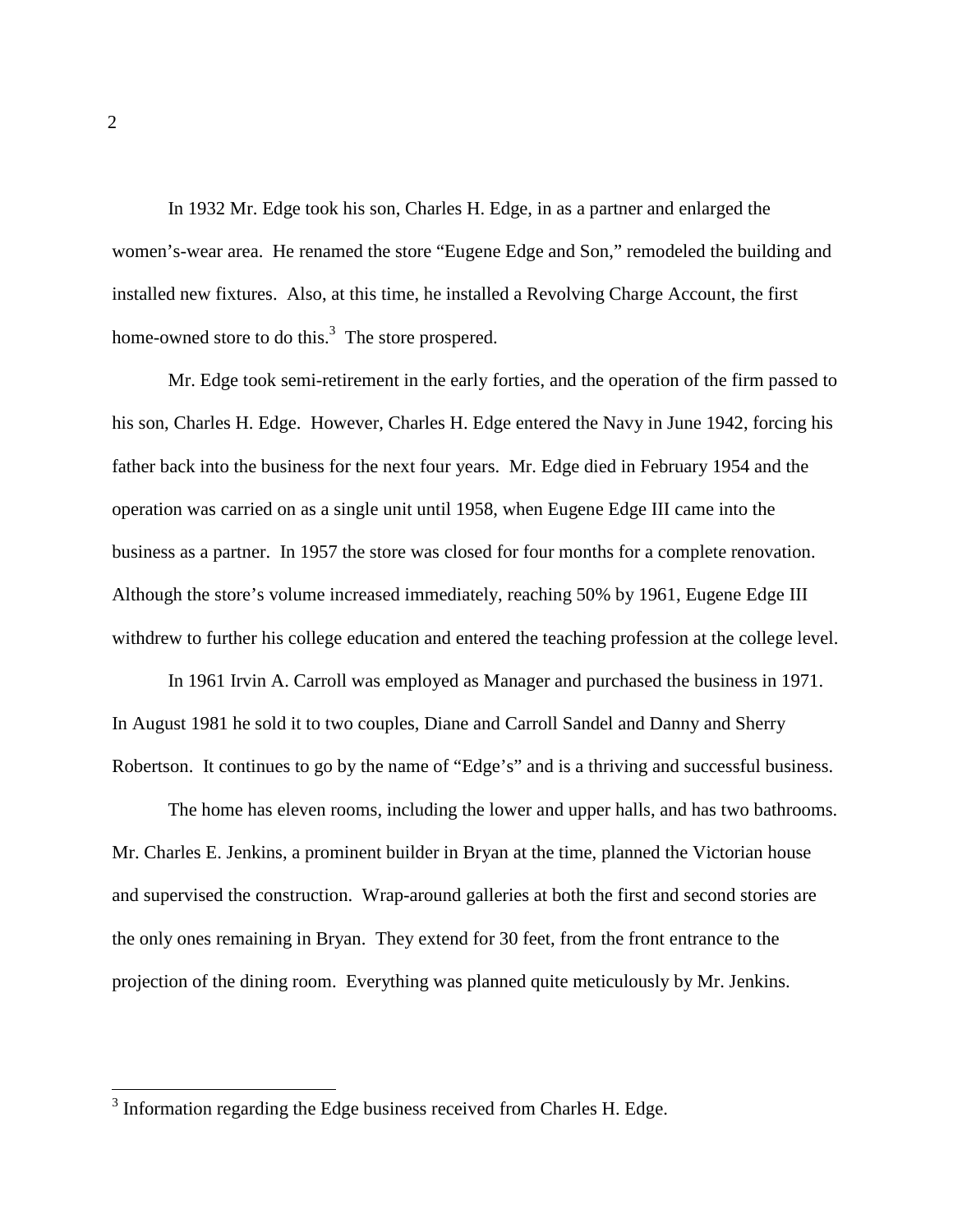When Mrs. Edge asked about closets, he said, "You will not need them, as wardrobes and armoires will be quite adequate."

 Cypress was used on the exterior surface. The porch flooring was one-inch tongue-andgroove cypress. Sixteen round cypress columns support the first and second level wrap-around galleries. Ornamental mouldings used over the entire house were milled and hand-carved to match. The stairway with three landings is of the same design and size, from the first floor to the attic, and can be seen in its entirety from the first-floor front hall. A stained glass window is at the first landing.

 Heart pine, stained walnut, was used in the interior of the house with the exception of a cabinet fireplace in the rear double parlor. This is an outstanding feature of the house, being of very fine quarter-sawed oak. When it was refinished in 1945, the refinisher said it was the finest piece of oak he had ever seen. All other woodwork in the downstairs is in the original walnut finish. It is 8 ½ feet high, with two sets of columns dividing the upper and lower levels. A mirror, 42"x27", fills the space between the columns. There is a fireplace in the bedroom above, which is decorated with the same mouldings and trim, as the other parts of the house.

 In the dining room there is a 39-inch wainscoting, decoration at four-inch intervals with four inches of grooving.

 There were transoms above the doors on the first floor which could be opened and closed with metal rods. This was an excellent device for cooling in summer, as were the four windows in the attic. In addition, for cooling, Mr. Edge planted large Elm trees around the house to protect it from the sun, and it seemed truly air-conditioned. A pecan tree planted at the same time is still living and producing. The glass transoms were removed by the present owner and the space filled with decorated sheets of walnut-stained plywood.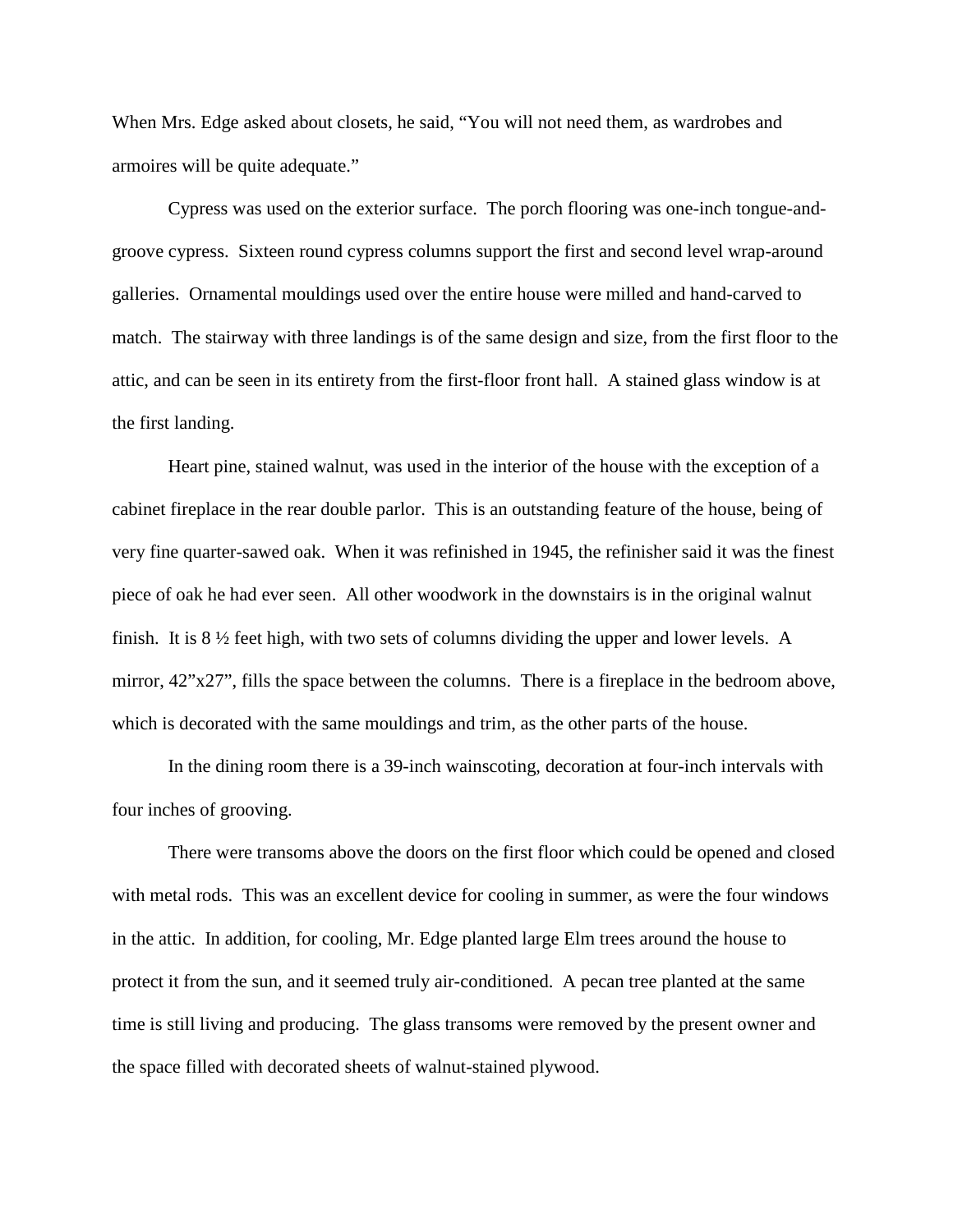The kitchen is a large room, 14'x14'. There was a sink, only one small cabinet for storing dishes and a large pantry. Beaded ceiling, still intact, covered the walls. The large pantry has been converted into a breakfast room, and cabinets built above and on each side of the sink.

 The house was built in "Horse and Buggy" days and there is a five-foot tree trunk of concrete at the front walk, with rings implanted to tie the horses. Also, a large cement stump simulating the stump of a tree was used when mounting a horse. They look so natural they are always thought to be real tree trunks.

 A flat-roofed, one story, five-sided gallery with banisters is on the east side of the house; an ideal place to sit in the cool of the evening. A door opens from it into the back parlor and a window to the front parlor.

 The Edge family lived in the house until August 1918, when Mr. Edge sold it to Col. John Wheeler. Mr. Edge built a much larger and more elegant home in the same neighborhood, about five blocks away.<sup>4</sup> The sale is recorded in Vol. 72, page 259 of the Brazos County deed records, for the sum of \$1.00 and other considerations (the first eight notes for \$600.00 each and the last for  $$700.00$ .<sup>5</sup>

 Col. Wheeler was in the U. S. Armed Forces, coming to Texas A&M College (now Texas A&M University) to teach in the R.O.T.C. Unit. The Wheelers and their teen-age children enjoyed the house with numerous parties. It was during their tenure that a sleeping porch was

4

<sup>4&</sup>lt;br><sup>4</sup> Elizabeth A. Bradley, close family friend of children in Wheeler family, gave this information.

<sup>&</sup>lt;sup>5</sup> Copy of Deed attached.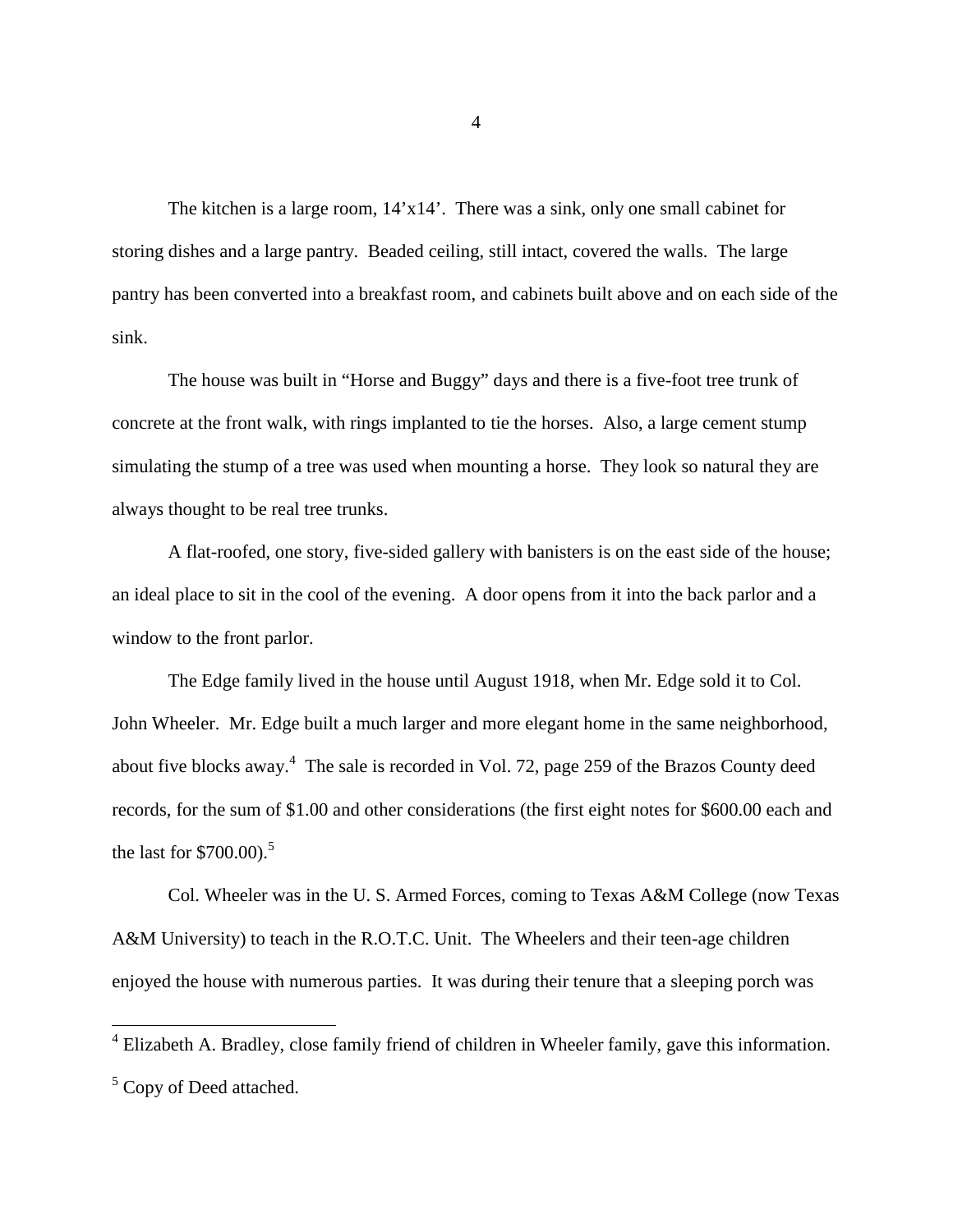built above the five-sided downstairs porch. This was removed by the DuPuys, present owners, in order to put the house back in its original construction.

 When Col. Wheeler was transferred, he sold the house back to Mr. Edge on August 22, 1935 for a sum of \$4250.00. This is recorded in Vol. 88, page 420, of the Brazos County Deed Records.<sup>6</sup>

 On January 25, 1938 Mr. Edge sold the house to Mildred Eden for the sum of \$4250. This is recorded in Vo. 97, page 8 of the Brazos County Deed Records.<sup>7</sup>

 Mildred Eden sold the home to her mother, Roxie Eden, on August 22, 1942. This is recorded in Vol. 10, page 459 of the Brazos County Deed Records.<sup>8</sup> Roxie Eden immediately converted the house into three apartments. Few changes were made. Sinks placed on the walls were easily removed by the present owner, as well as make-shift a bathroom put in the back hall.

 The venture was difficult for Mrs. Eden and she put the house on the market for sale. It was not purchased until March 1, 1943, due to the apartments and unattractive appearance. The fourth and present owner of the house found that nothing serious had happened to the structure, and it was purchased for \$4650.00 by Mrs. Lillian DuPuy. The transaction is recorded in Vol. 2, page 156 of the Brazos County Deed Records.<sup>9</sup>

<sup>&</sup>lt;sup>6</sup> Copy of Deed Record attached.

 $7$  Copy of Deed Record attached.

<sup>&</sup>lt;sup>8</sup> Copy of Deed Record attached.

<sup>&</sup>lt;sup>9</sup> Copy of Deed Record attached.